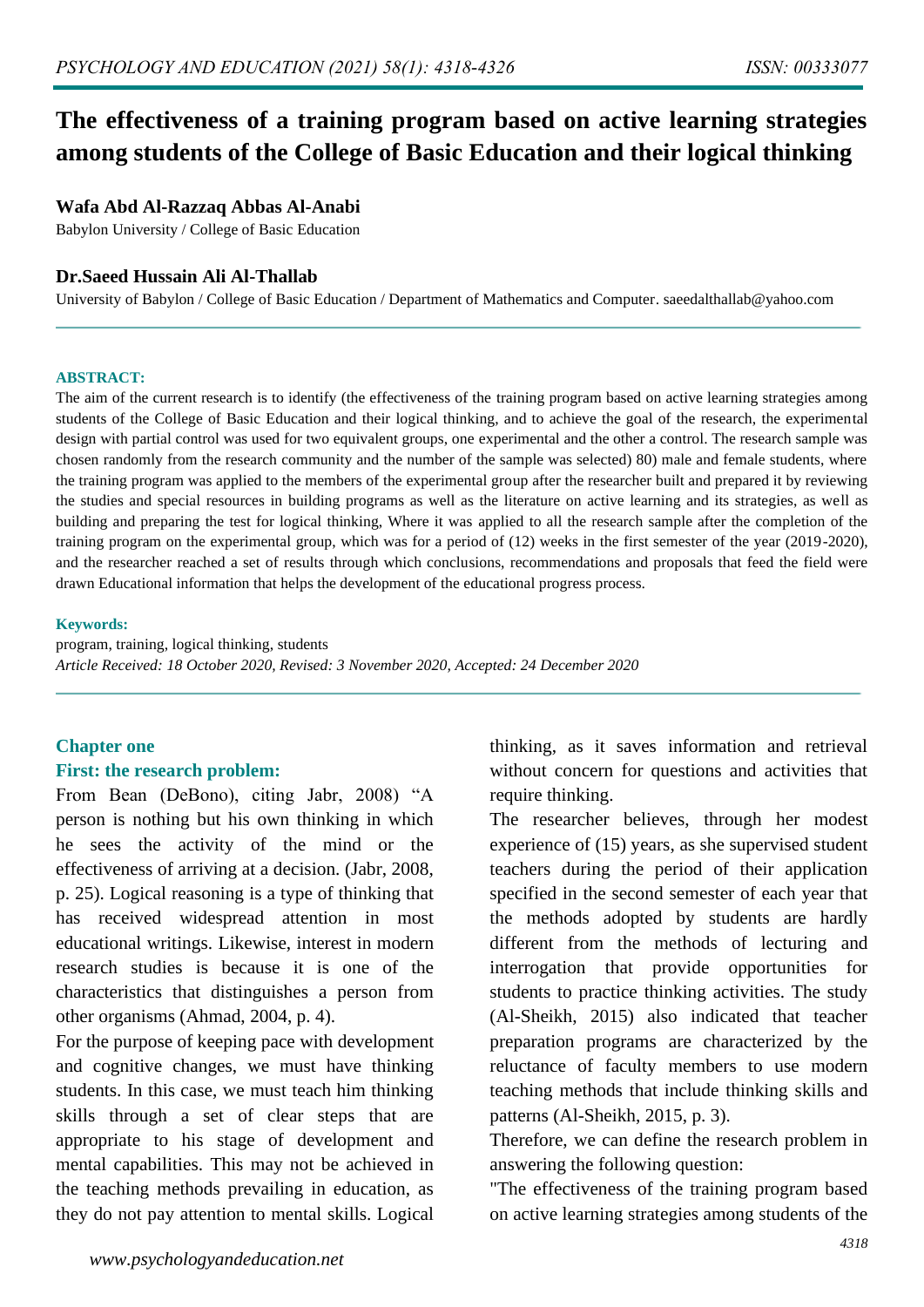College of Basic Education and their logical thinking?"

Second: - The importance of research:

1- The importance of training programs designed to train (students - teachers) on logical thinking skills, with the aim of preparing a thinking generation.

2- Thinking skills education programs are not linked to a specific curriculum, but rather complementary to textbooks and curricula. Because thinking is a strong pillar and a continuous force for the survival of the individual and society together in today's and tomorrow's world.

3- The current study is one of the field studies that seek statistical verification of the validity of the administration used in the study in the absence of similar studies within the limits of the researcher's knowledge.

4- It is a call for the use of Arab-designed tests and standards (departments) and to ensure their validity along the lines of foreign departments.

5- Students' use of logical thinking and its skills lead to a deeper understanding of academic topics. It also links these topics with each other in a harmonious way that helps in effective learning. Third: - Research objective:

- Building a training program based on active learning strategies for students of the College of Basic Education in logical thinking.

The goal of the research can only be achieved by formulating the following null hypothesis:

1- There is no statistically significant difference at the level of significance (0.05) between the average scores of students who were trained and the average scores of students who were not trained (not subject to) the proposed training program in the logical thinking test.

Fourth: Research Limits:

1- Human Frontiers:

- Fourth stage students / Chemistry Branch / Science Department / College of Basic Education - University of Babylon for the academic year (2020-2021).

2- Knowledge boundaries:

- The five active learning strategies were presented and trained in the proposed training program.

- An overview of active learning in terms of importance, principles, fundamentals, and the roles of both the teacher and the learner.

3- Spatial boundaries:

University of Babylon / College of Basic Education / Department of Science / Chemistry Branch in Hilla.

4- Temporal limits:

The first and second semesters of the academic year (2019/2020).

Fifthly: - Defining terms:

First: - The training program:

Zayed and Others, 2013.

An integrated system of educational content in which we organize knowledge, operations, skills, features, activities and teaching strategies that guide the growth of developing knowledge and thinking skills of trainees in order to improve their level of achievement and their capabilities in finding appropriate solutions to a problem directed to them "(Zayed and others, 2013, p. 21). Procedural definition by the researcher:

A plan that includes providing a set of organized and planned information, activities and experiences to train students under research and help them to develop their experiences and raise their abilities and thinking, which can be measured through the application of the logical reasoning test that the researcher built and prepared for the purpose of this study.

Second: - logical thinking:

Abu Ghali (2010).

"The ability of the student to think in order to reach a sign that supports or rejects a particular point of view through the ability to collect, preserve and organize information, then analyze, generate and evaluate it" (Abu Ghaly, 2010, p.11). Procedural definition by the researcher:

"The ability of students to respond quickly to reach results that support or reject a particular opinion through the ability to collect, preserve and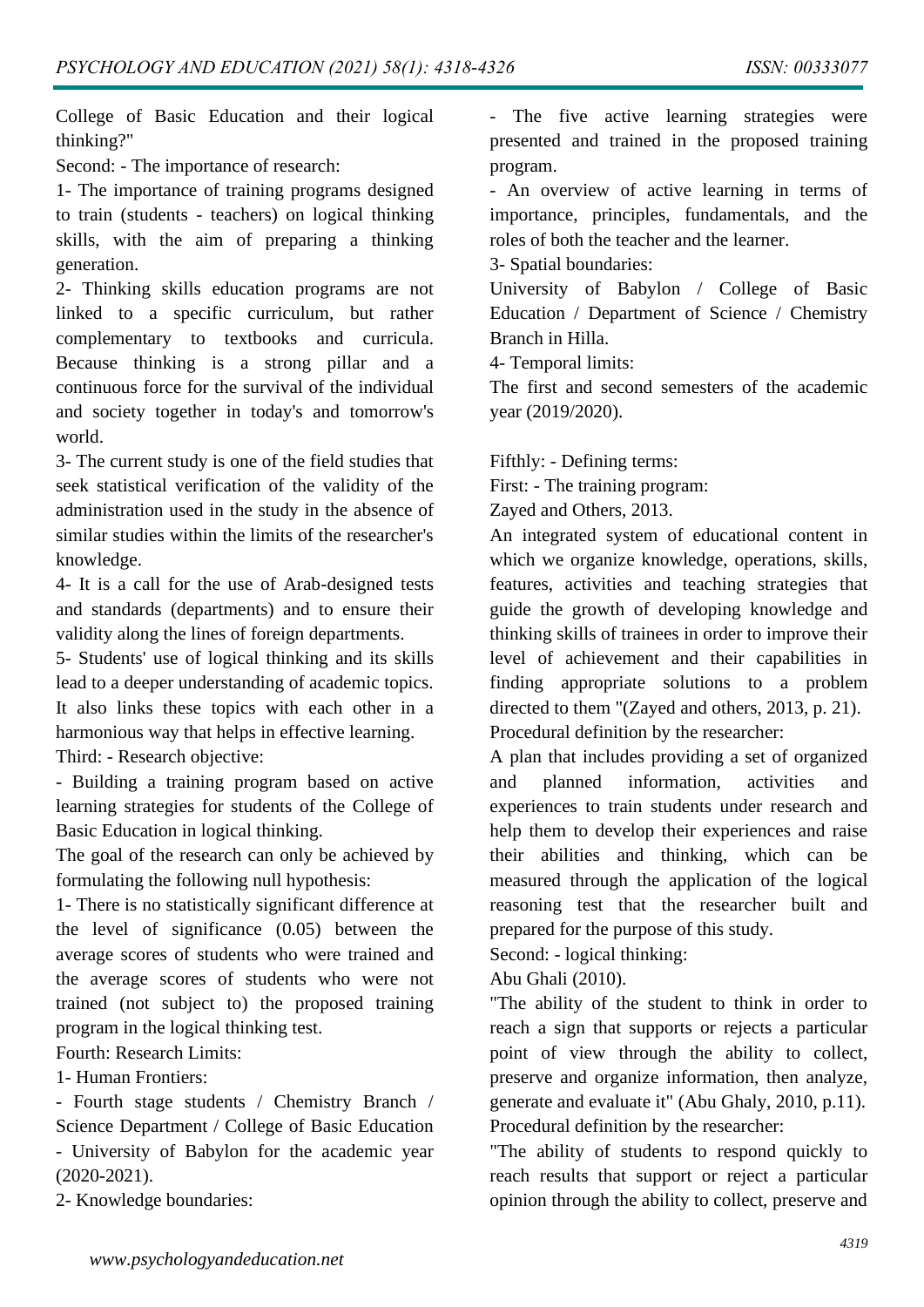organize information, then analyze, generate and evaluate it, and it is measured by the grades that students obtain in the test prepared by the researcher for this purpose.

# **Chapter II**

# First: - Training:

Training works to provide the individual with the methods, experiences, and practical and scientific directions necessary to use the knowledge and skills that he or she possesses. In order to evaluate the best possible performance in his job or to perform future tasks for training needs.

(Fever, 1991, p. 15).

Training objectives:

1- Teaching and training teachers before and after the profession with the skills required by the profession.

2- Performing the work required of them at a good level and with less effort.

3- Learn new methods that increase the proficiency of the profession.

4- Helping students, teachers, before graduation, to learn about laws and regulations that enable them to face new situations in the field of work.

5- Adding new experiences to students - teachers in their field of specialization and enlightening them about the daily educational problems that they may face.

Training methods:

First: According to the methods of its use and the purpose of its use (Li Yati, 2012, p. 44)

1- News methods that aim to increase the knowledge and information of the trainees, such as lectures, seminars, seminars.

2- Observation methods and their aim is to develop capabilities and skills, such as roleplaying, field visits, pictures, drawings.

3- Working methods aim to test the behavior and attitudes of the trainees and improve their performance.

Second: - According to the training methods during the preparation of students - teachers into four methods.

1- The theoretical training method: It includes the guided lecture and seminar, generating ideas.

2- Practical training method: it includes case study, role play, model practical lesson.

3- Self-training method: It includes the workshop and laboratories.

4- Training method in programmed education: It includes the use of: educational television and recording devices.

Second: Active Learning:

Theoretical foundations of learning activity:

The call for the adoption of active learning in teaching methods and teaching methods is one of the most common and widespread calls among educators, especially with the beginning of the twenty-first century after the emergence of constructivism as a philosophy and theory in education because active learning has a share in what some consider it the other side of constructivism: Active learning is based on the approach The constructive one who emphasizes that the person is the one who shapes his cognitive structure and who makes adjustments to him in light of what is happening in terms of developments. This means that the educational process is an internal process based on the activity of the individual and his positive interaction with learning situations (Attiyah, 2016, p. 232).

Active learning also derives its theoretical foundation from cognitive theorists such as Paolo Freddy, whose main educational philosophy revolves around the idea that education becomes more effective when it is located within the student's own knowledge and worldview. (Amio Saeedi and Hoda, 2016, 24). Activity learning is based on the principle: that knowledge is not transmitted to the individual, but rather is his mental activity between them and makes it meaningful that links what is new to what is previous and its representation in his cognitive structure by discovering multiple links between old and new information and that the individual learns better when interacting with others (League, 2018, p.232).

\* The concept of active learning: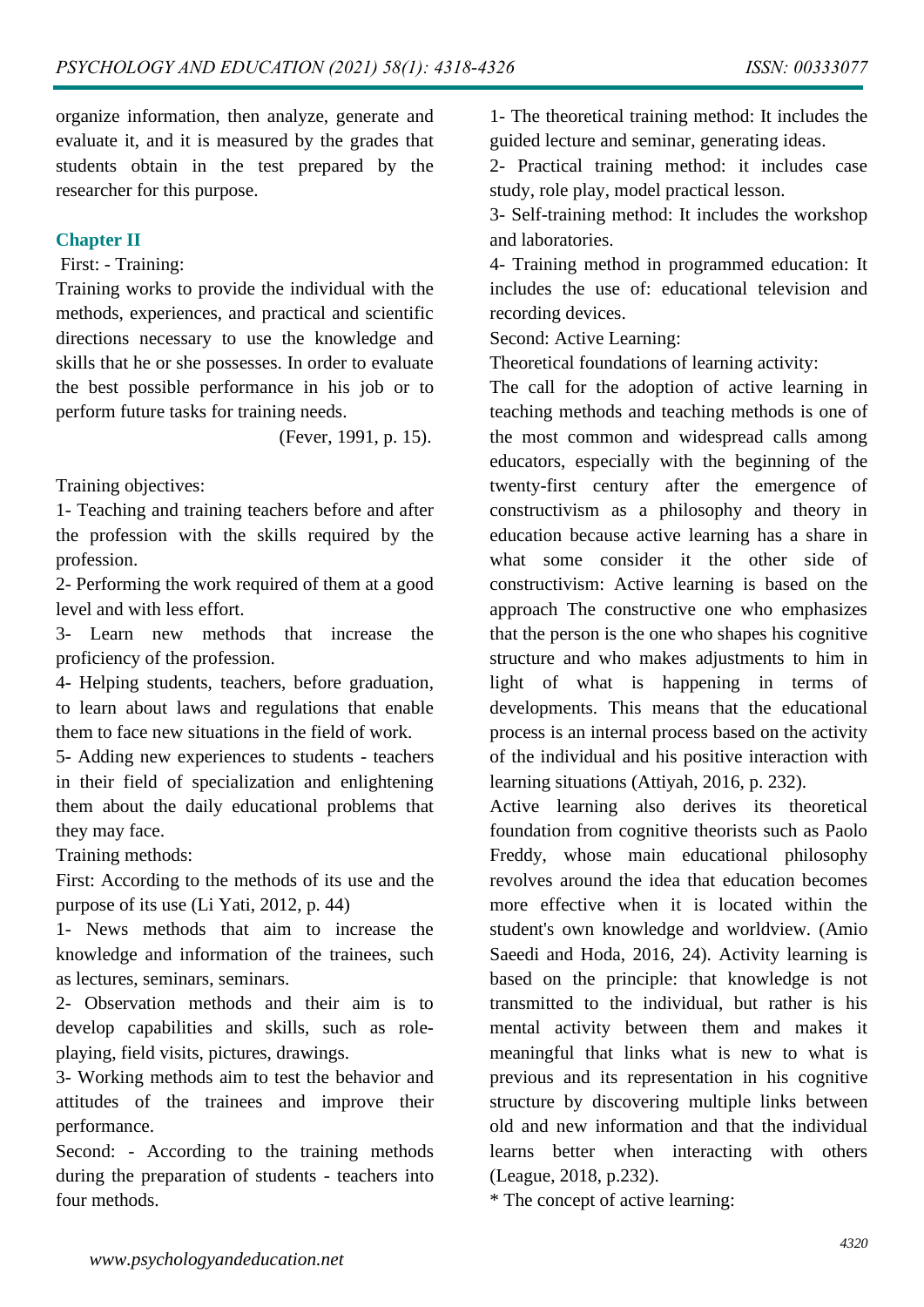Active learning makes students able to acquire specific skills, knowledge and specific trends. It is an education that the student enjoys in immersion and integration, and thus transforming the educational process from an enjoyable partnership between the teacher and the student (Badir, 2012, p. 35).

Active Learning Components:

1- Articles and sources: that must be available and appropriate for the student's age.

2- Practice: It provides the student with the opportunity to explore, experiment and install.

3- Selection: the teacher chooses what he wants to teach, and what materials are needed to work.

4- Student language: The student describes in his own language what he is doing. He uses the language to reflect on his work and communicate with others, and his new experience is complemented by previous experience using the language.

5- Support for adults: The recognition of adults (teacher and parents) of the student's ability, and encouragement of thinking, creativity, and problem-solving. (Al-Janabi, 2018, p. 39)

6- Dialogue with the self: dialogue with the self occurs during the students 'thinking about the topic in terms of students asking themselves what should they think about? How do they feel about the topic? The teacher can also ask students to answer a specific scale prepared for the purpose of developing learning. At the same time, students can write about what they are learning and how they are learning.

7- Dialogue with others: In traditional learning, students get to read from the curriculum (curriculum) or listen to the teacher, and after that a partial dialogue. In the most effective and lively dialogue, it is when the teacher creates an open discussion on a specific topic within a small group.

8- Observation or encounter: this type occurs when the student watches or hears another person doing something related to what they are learning.

9- Experience: This is done through active learning for an activity that the student accomplishes, such as designing a Hencke, learning music, or criticizing his writing.

The Importance of Active Learning: (Awad, Majdi, 2010, p. 31)

1- It increases students' enthusiasm for receiving information and concepts well.

2- Increase student interaction with each other in the classroom.

3- The student develops positive attitudes towards educational content and towards himself and his fellow students.

4- It helps students to gain experience and selfesteem.

5- Students return to commitment values. (Rifai, 2012, p.63).

\* Components of logical thinking:

1- The individual's knowledge of the results of business or activities.

2- Identify the reasons and causes behind the difficulty.

3- It aims to provide evidence to prove the alternatives assumed and to implement them in order to face the difficulty.

4- An intentional, targeted process aimed at obtaining the best answer to the questions raised by the mind.

5- It makes the individual active and effective and requires from him an organized and fair stock recorded in building the individual cognitive.

\* Characteristics of logical thinking:

1- Proportional Inference: This reasoning requires the student to be able to infer the nature of the proportional relationship between more than one component using proportion and proportion.

2- Control of variables: It requires the student to be able to isolate the factors that affect a particular phenomenon from among a group of factors that he determines.

3- Relational inference: It requires the student to be able to understand the interrelationships between factors and then make decisions accordingly.

4- Probability reasoning: It requires the student to be able to study the quantitative relationships between the elements of a group or groups and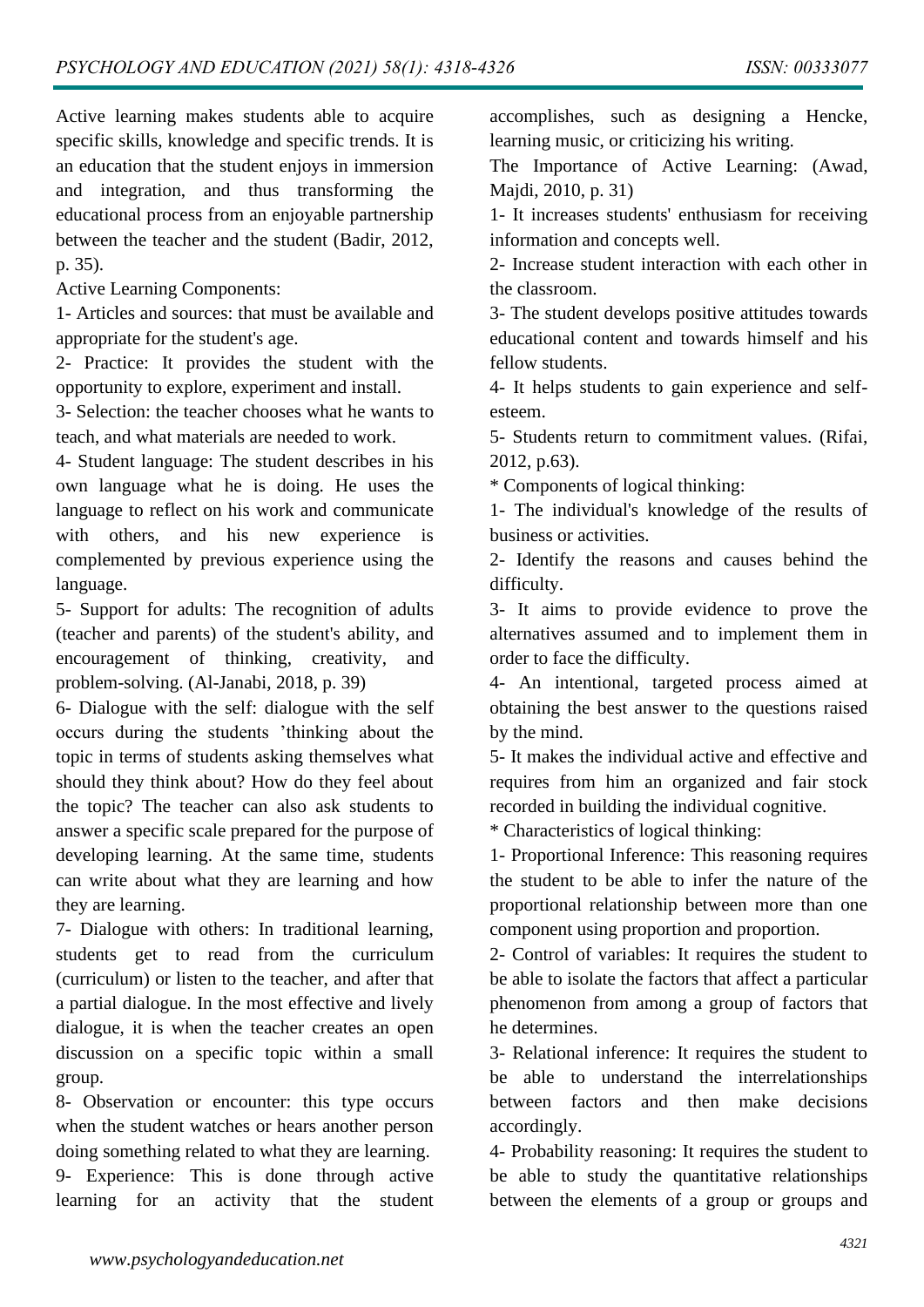determine the proportion of each of them, then compare the ratios and finally give certain possibilities.

5- Consensual reasoning: It requires the student's ability to do experimental or theoretical work to make the largest possible number of connections between the elements under study and provided that the links are organized and coordinated and not random or duplicate.

(Al-Tamimi, and Zaid, 2019, p.

165)

Advantages of logical thinking:

1- Searching for the reasons behind the occurrence of things.

2- It is affected by the culture in which the individual lives.

3- Interested in knowing the apparent causes and causes.

4- It aims to reach evidence that confirms or denies hypotheses or alternatives.

5- It is affected by the individual's mental capabilities, advice, experiences, and the environmental conditions surrounding the individual. (Abdulaziz, 2009, p. 54).

\* Terms of logical thinking:

1- Sufficiency: What is meant is that the perceptions chosen by the thinker must be preliminary or that he cheats and searches for other perceptions.

2- Judgments: Reflexive reasoning shall be firm if the preliminary issues are compatible, that is, they do not lead to a contradiction later.

3- Independence of ideas: The primary issues are independent if they are specific and do not need other issues.

4- Brevity: Cases are brief when their number is reduced to the smallest number possible.

5- Testimony: Ideas are testicles if they include many theories.

Previous studies :

First: - Special studies in the training program:

1- Abu Awad and Intisar 2011 study

This study was conducted in Jordan and aimed at investigating the impact of a training program based on the creative solution of problems in a

sample consisting of (60) students from the seventh grade in Amman schools, divided into two groups, one experimental and the other control, and the parity of the two groups was verified before implementing the training program. Using the pre-test in training crossthinking, the post-test in cross-thinking was applied to the students of the two groups, and the results of the study revealed a statistically significant effect of the training program based on creative problem-solving in each skill of crossthinking skills. (Abu Awad and Intisar, 2011, p. 70).

As for the current study, it is based on a training program based on active learning strategies in the objectives. The sample was students of the College of Basic Education - University of Babylon.

Second: the special study in logical thinking.

1- Abu Ghaly's study (2010).

This study was conducted in Palestine at Gaza University aimed at identifying the effect of employing a strategy (think, marry, share) on developing logical thinking skills in science on the sample of basic eighth grade students. The preand post-logical reasoning test was used on the research sample and using statistical methods. The appropriate results were the superiority of the experimental group over the control group students in the test of logical thinking skills.

As for the current study only, it was based on targeting the logical thinking test on students of the College of Basic Education, the experimental group of (40). The researcher will use the appropriate statistical means and will extract the appropriate results.

\* Benefit from previous studies:

1- Knowledge of the theoretical background of the research during previous studies.

2- Knowing the tests that dealt with logical thinking skills.

3- Knowing the necessary steps for parity between the two research groups.

4- See the statistical means and benefit from them.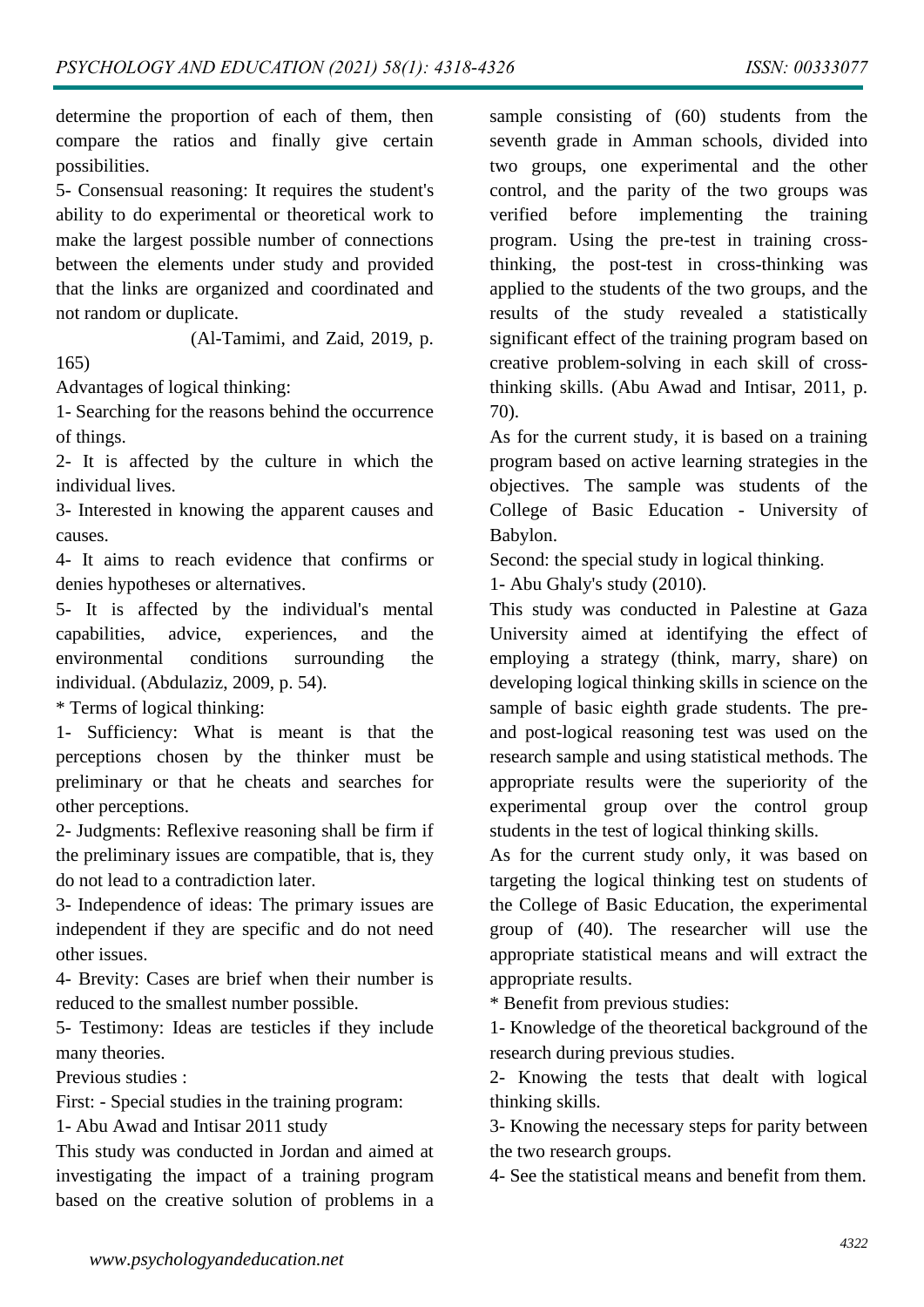5- Knowing the necessary procedures for building and preparing the training program.

# **Chapter III**

First: Research Methodology:

The researcher adopted the experimental method with partial control because it is the appropriate method for her research procedures, as the

experimental method is one of the accurate approaches in the study of some educational phenomena. (Hamza et al., 2016, p. 54).

Second: - experimental design:

The researcher adopted the experimental design of two randomized groups, experimental and control, with partial control and the post-test of logical thinking.

| Dependent | Independent variable                                          | Valence | the group     |
|-----------|---------------------------------------------------------------|---------|---------------|
| variable  |                                                               |         |               |
| Logical   | The training program is based $\vert$ 1- Intelligence test    |         | Experimental  |
| reasoning | on active learning strategies                                 |         | group         |
| test      | They were not subject to the $\vert$ 2- Logical thinking test |         | Control group |
|           | program                                                       |         |               |

Planner (1)

Experimental design

Third: the research community and its sample:

1- Research Society:

The research community is summarized to students in the science department / all branches / fourth stage / college of basic education / university of Babylon, who number (210) students for the academic year 2019/2020.

2- The research sample:

The research was limited to the (80) students, Department of Science / Chemistry Branch / Fourth Stage, College of Basic Education / Table (1)

University of Babylon, by random drawing. The researcher divided the students into two groups, the experimental and the control (by the random drawing method), and other than that, the number of the research sample became (40) students in each group. The experimental group was trained in the first semester and the logical thinking test was applied before and after the application of the program in both groups.

3- Equivalence of the two research groups:

1- IQ test.

| <b>Statistical</b> | <b>Value t</b> |           | <b>Degree</b> | standard  | <b>SMA</b> | No. of  | the group    |
|--------------------|----------------|-----------|---------------|-----------|------------|---------|--------------|
| significance       | table          | calculate | of free       | deviation |            | student |              |
| at the level       |                |           |               |           |            |         |              |
| 0.05               |                |           |               |           |            |         |              |
| <b>Not</b><br>sign | 1.99           | 0.43      | 78            | 8.49      | 34.625     | 40      | Experimental |
| Statistical        |                |           |               |           |            |         | group        |
|                    |                |           |               | 7.81      | 33.85      | 40      | Control      |
|                    |                |           |               |           |            |         | group        |

2- The pre-logical reasoning test:

## Table (2)

Results of the T-test for students of both groups, searching for the logical reasoning test

| <b>Statistical</b> | <b>Value t</b> |                     | Degree   standard   SMA |         | <b>No.</b> of the group |
|--------------------|----------------|---------------------|-------------------------|---------|-------------------------|
| significance       | table          | calculate   of free | deviation               | student |                         |
| at the level       |                |                     |                         |         |                         |
| 0.05               |                |                     |                         |         |                         |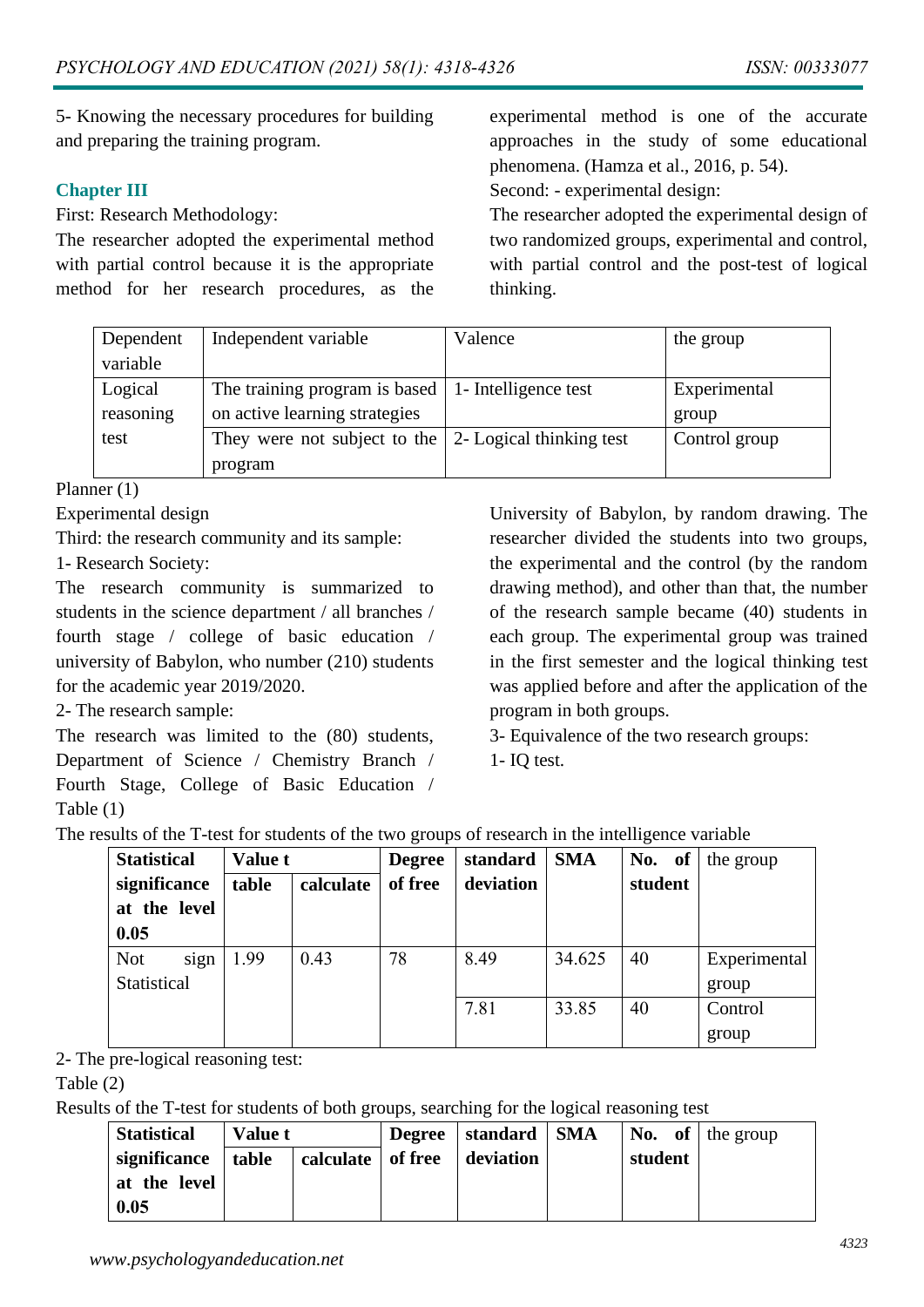| <b>Not</b>  | sign | 0.52 | 78 | 4.3 <sub>1</sub> | 1.50  | 40 | Experimental |
|-------------|------|------|----|------------------|-------|----|--------------|
| Statistical |      |      |    |                  |       |    | group        |
|             |      |      |    | 4.33             | 12.01 | 40 | Control      |
|             |      |      |    |                  |       |    | group        |

4- Control of internal variables:

A- Students' feeling that they are under trial:

The researcher's control of this indicator by maintaining the confidentiality of the experiment and not telling the students that they are under the influence of any experiment. I have been able to do so, being a teacher in the science department and studying educational materials in the department in all branches and all stages and the program date has been fixed in the weekly lectures schedule at a rate of (2 hours) Weekly and in the department's classrooms.

\* Search tool:

Logical reasoning test:

3- Experimental extinction:

It is intended to extinguish the effect generated from leaving or discontinuing some students subject to sessions in the training program, which affects the average group scores and the research was not exposed to such circumstances throughout the duration of the program sessions.

Fifth: Research requirements:

1- Building the training program: Building the program has gone through three phases:

- The planning stage: it included (program title training needs - active learning strategies trainees' characteristics)

- The implementation phase: it included (the general objective, educational objectives, time limit, content, methods, design of activities, material and moral capabilities and support services.

- The evaluation stage: the stage of presenting the program to the arbitrators included review and reevaluation.

Research tool: (Souad Abdullah, 2011, p. 313).

Given that the researcher did not obtain a readymade exam to test logical thinking skills that are compatible with the nature of the university level and the subject in the program to achieve the objectives of this research, the researcher followed the following steps:

A- Determine the areas covered by the test:

The researcher prepared a questionnaire to determine the skills of logical thinking, and it was presented to a number of arbitrators with specialization in the field of education and teaching methods in various universities. In the light of the opinions of the arbitrators, the researcher selected the appropriate skills.

B - Building the test items:

After reviewing the literature, such as a study (Abu Ghaly, 2010 - and Abu Sultan, 2012). The researcher prepared a test of logical thinking skills of the type of essay in proportion to the age of the sample.

C- Test Instructions:

Special instructions were placed for students to answer the test items, explaining how students got to answer accurately.

D - The key to a typical answer:

Key formulas for typical answers to test items.

E - Validate the test:

\* Virtual validity :

The researcher presented the logical thinking skills test in its preliminary form to a group of referees with specialization in the field of education and methods of teaching it, and she obtained a fair rate of (100%).

\* Application of the test to the initial exploratory sample:

The logical thinking skills test was applied to an exploratory sample of (50) students in the science department, biology branch, for the purpose of making sure of the clarity of the paragraphs and test instructions and their diagnosis of the paragraphs.

\* Application of the second pilot sample: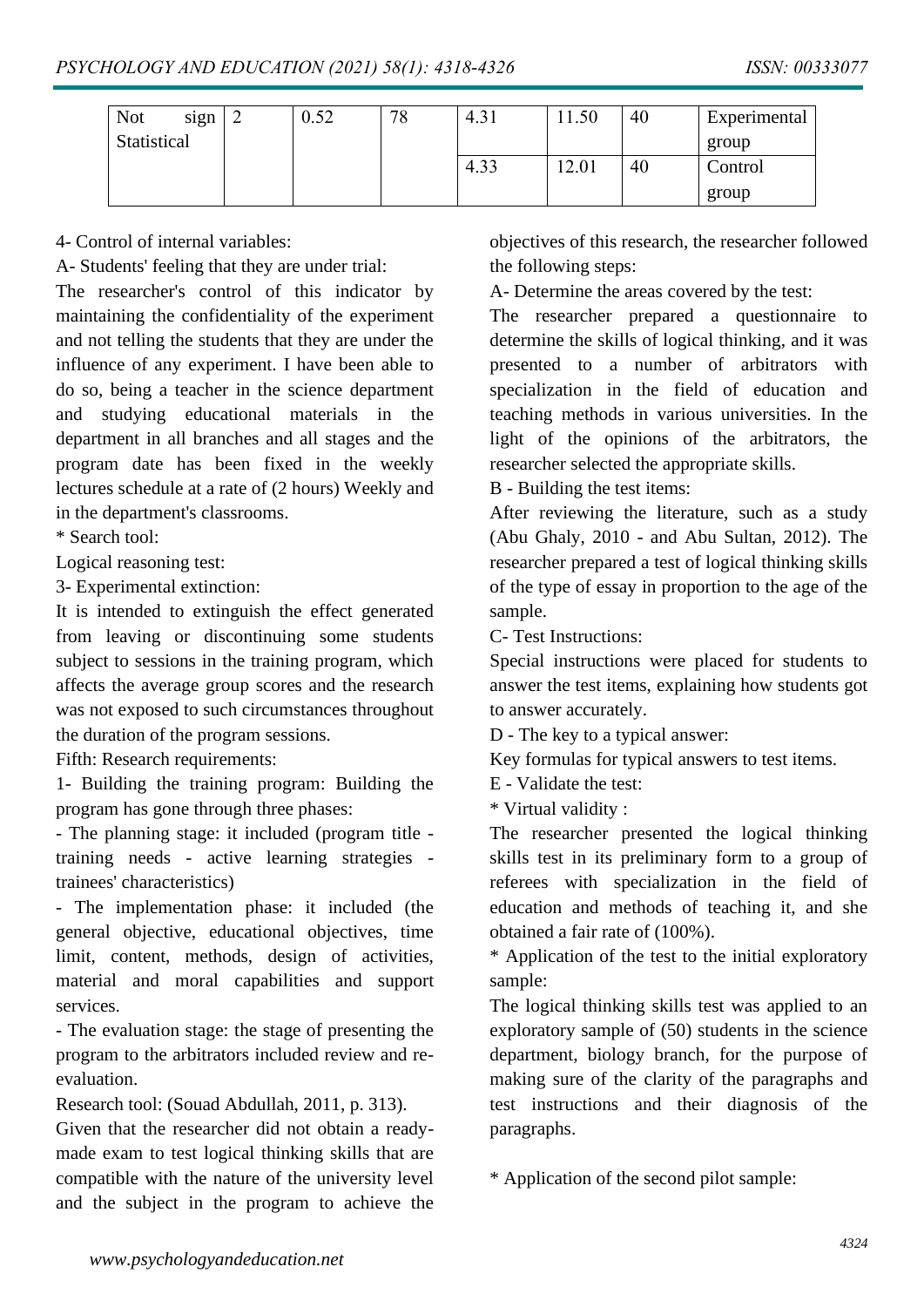After ensuring the clarity of the test items and determining the required time for the exam, the test was applied to the second exploratory sample consisting of (60) male and female students in the Science Department, Physics Branch, for the purpose of statistical analysis and finding the difficulty rate and the coefficient of excellence.

\* Stability of the test: it was by the halfsegmentation method, as well as by the base equation and its stability.

\* Application of the logical thinking skills test:

After completing the application of the program on the students of the experimental group for the research, the researcher applied a test of logical thinking skills to the two research groups simultaneously.

The researcher used (Microsoft Excel 2010) and (SPPS)

# **the fourth chapter**

First: - Presentation and interpretation of results:

For the purpose of verifying the null hypothesis, which states (there is no statistically significant difference at a level of significance  $(0.05)$ between the average scores of the students in the experimental group who took the proposed training program and the average scores of the students who did not take it in the logical reasoning test).

Using the T-test for two independent samples and adopting the effect size equation to know the effect of the independent variable (the proposed training program) on the dependent variable (the logical thinking skills test) after applying the test.

Sixthly: - statistical means:

# Table (3)

The statistical significance of the two groups of research in the dimensional logical thinking test

| <b>Statistical</b> | <b>Value t</b> |           | <b>Degree</b> | standard  | <b>SMA</b> | No. of  | the group    |
|--------------------|----------------|-----------|---------------|-----------|------------|---------|--------------|
| significance       | table          | calculate | of free       | deviation |            | student |              |
| at the level       |                |           |               |           |            |         |              |
| 0.05               |                |           |               |           |            |         |              |
| sign               |                | 3.966     | 78            | 5.595     | 51.01      | 40      | Experimental |
| <b>Statistical</b> |                |           |               |           |            |         | group        |
|                    |                |           |               | 6.894     | 44.90      | 40      | Control      |
|                    |                |           |               |           |            |         | group        |

This indicates that there is a statistically significant difference between the results of the two research groups in the dimensional logical reasoning test in favor of the experimental group. In light of this, we reject the null hypothesis. This is consistent with the study (Abu Ghaly, 2010).

Second: - Conclusions:

1- The use of a training program based on active learning strategies has proven effective in increasing logical thinking among students of the College of Basic Education / Department of Science, Experimental Group.

Third: - Recommendations:

- The necessity of adopting active learning strategies in teaching students of the College of Basic Education in the subject of teaching methods.

- The importance of preparing training programs for recent graduates and pre-graduates.

Adopting the logical thinking test prepared for this study in educational research

Fourth: - Suggestions:

- To benefit from the training program in this study in training teachers and teachers before and after service.

- Conducting a study dealing with the effect of educational design - learning to teach active learning strategies in the subject of teaching